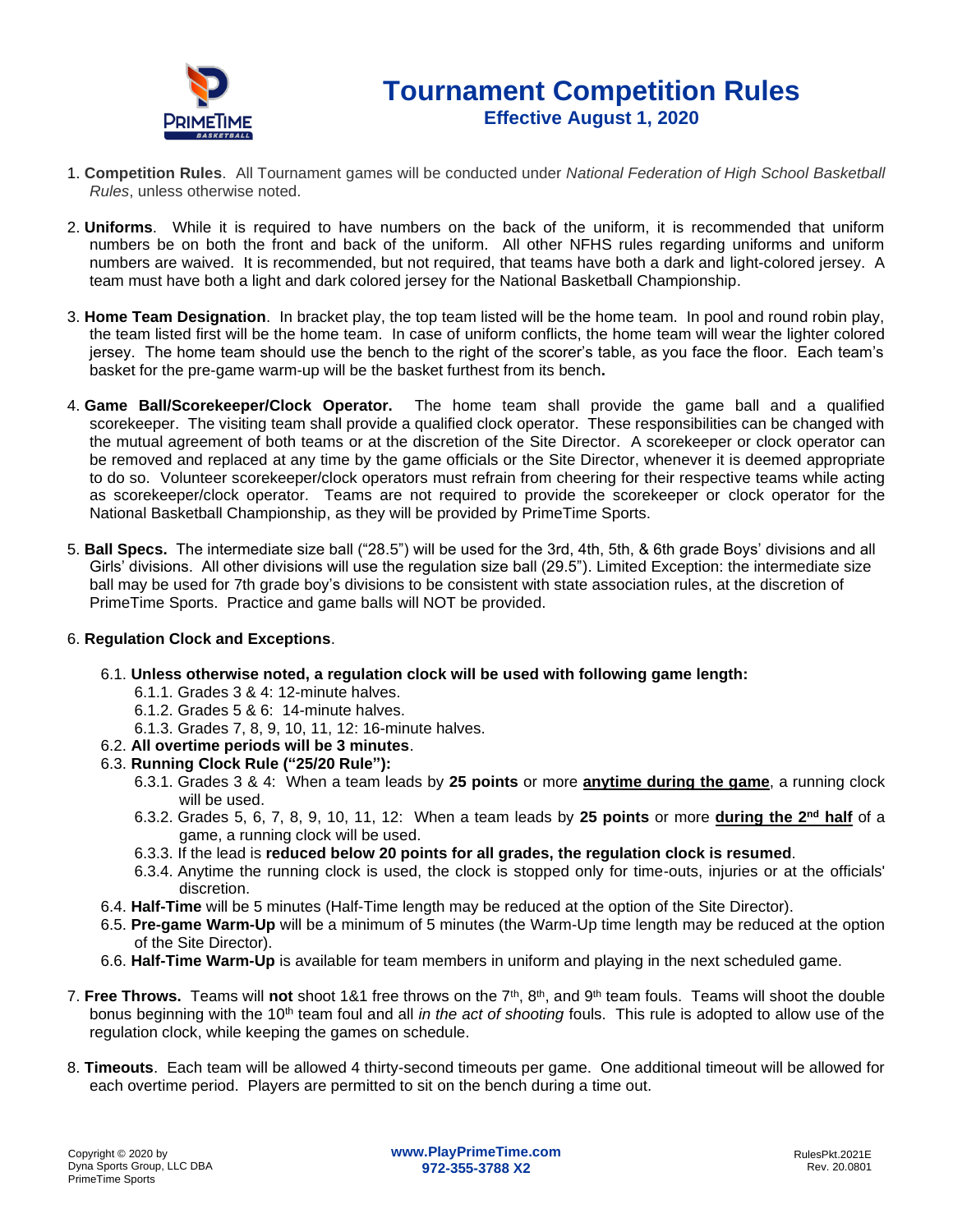

#### 9. **Pressing Rules (25/20 Rule)**.

- 9.1. **Grades 3 & 4**: Teams are not allowed to press beyond half court with a **25 point** or more **lead anytime during the game.**
- 9.2. **Grades 5, 6, 7, 8, 9, 10, 11/12:** Teams are not allowed to press beyond half court with a **25 point** or more lead in the  $2^{\text{nd}}$  half.
- 9.3. If the lead is **reduced below 20 points,** teams are then allowed to press beyond half court.
- 9.4. The first violation of the "no press" rule will draw a warning from the officials; subsequent violations will be assessed a bench technical foul (indirect technical foul to Head Coach).

#### 10. **Tiebreaker for Pool and Round Robin Play:**

- 10.1. Two Team Tie: Winner of game between two teams tied awarded higher place, with losing team awarded next place.
- 10.2. Three or more teams tied: Step 1: Head to head record for tied teams, with placing/seeding based upon the head to head record. Step 2: If head to head records are the same for 3 or more teams, the *Point Differential Rule* is used (each team given a point differential for each game played, with a maximum +15 or –15 differential for any one game). In the event of a forfeit, the team forfeiting shall be given -15 points and the team receiving the forfeit will be given +15 points. In the event of a double forfeit, each team is given a loss with a point differential of 0. Places awarded based upon highest Point Differential.
	- 10.2.1. Point Differential used for all pool or round robin games. If two teams have the same point differential, winner of the head to head game between the teams is awarded the higher place.
	- 10.2.2. If 3 or more teams remain tied, higher place is awarded based upon Point Differential for games between the tied teams only. If two teams then have the same point differential, winner of the head to head game between the teams is awarded the higher place.
	- 10.2.3. If 3 or more teams remain tied, higher place is awarded based upon the lowest defensive points allowed for all games. If two teams then have the same point differential, winner of the head to head game between the teams is awarded the higher place.
	- 10.2.4. If 3 or more teams remain tied, higher place is awarded based upon the lowest defensive points allowed for games between the tied teams only. If two teams then have the same point differential, winner of the head to head game between the teams is awarded the higher place.
- 11. **Coach/Player Ejection.** Any coach or player involved in or ejected for fighting will be suspended the remainder of the tournament. Any coach or player who is ejected from a game by a game official or the Site Director for any other reason will not be allowed to participate in the next scheduled game for that team. Multiple game ejections may result in additional suspension or corrective action by PrimeTime Sports.
- 12. **Behavior Standards. Inappropriate behavior will not be tolerated. Each coach is responsible for the conduct of the team's players, coaches and fans on and off the court and must promote the best sportsmanship, win or lose. The Site Director or any game official may remove a player, coach, or attendee from a game, tournament, or venue for inappropriate behavior. PrimeTime Sports may take any such other corrective action it deems appropriate to assure proper sportsmanship, the safety and well-being of all participants, and the integrity and standards of the event. All teams, coaches, players, and attendees are subject to such rulings and corrective actions.**
- 13. **Application of Rules**. The Tournament Rules may be modified whenever PrimeTime Sports deems it to be in the best interests of the tournament to do so and all teams, coaches, players, and attendees will be bound by any such change.
- 14. **Best Practices/Risk Mitigation**. Due to the unique circumstances of Covid-19 and in support of the objectives of the health, safety and well-being of our event participants, attendees, and workers, as embodied in the PrimeTime Sports current *Event Best Practices and Risk Mitigation,* modifications of certain *Tournament Competition Rules* for a specific event may be made. Any such changes shall be communicated to a Team Representative in advance of any event to which the modifications will apply.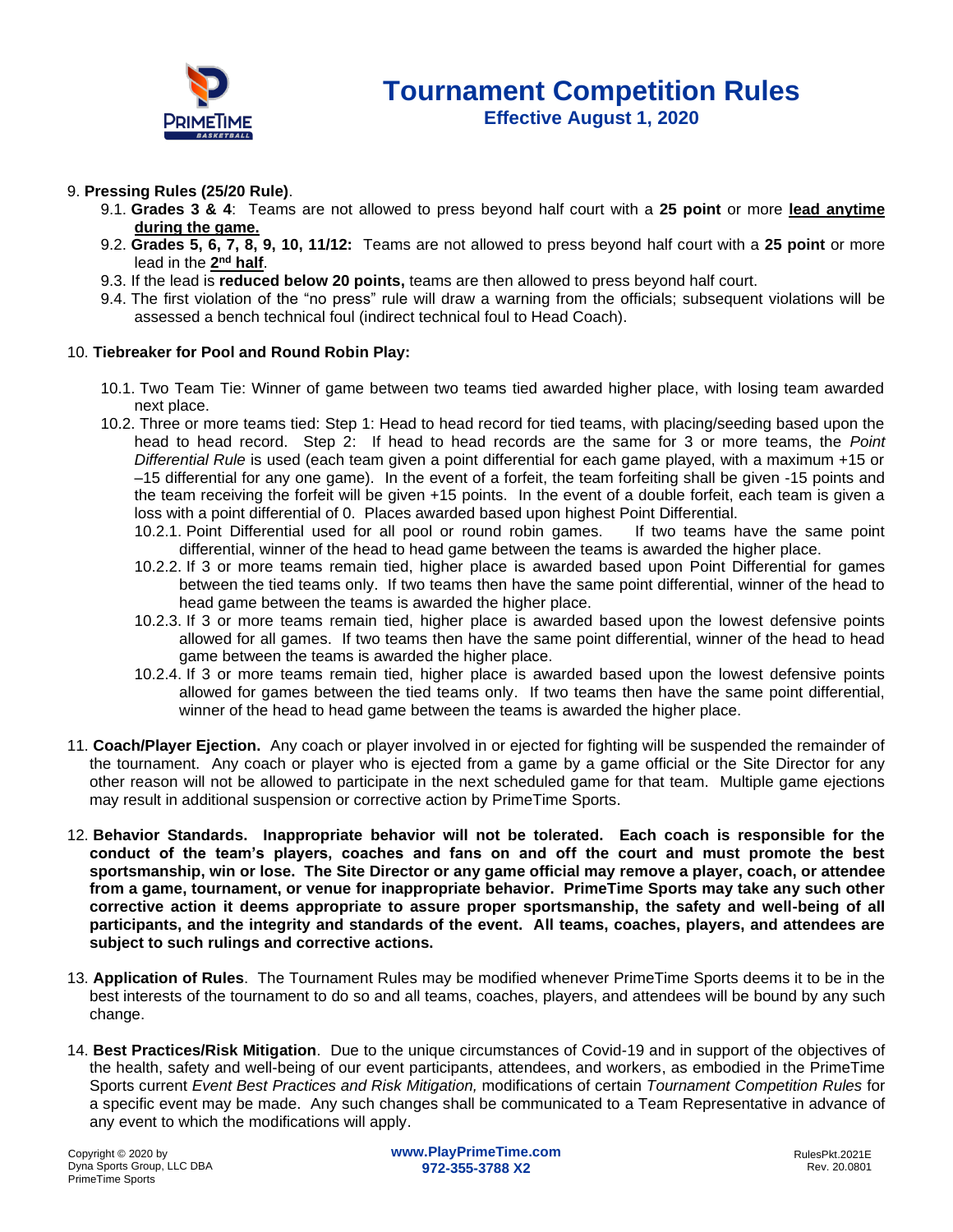

# **Player Eligibility & Protests**

**Effective August 1, 2020**

- **1. Divisions of Play** (All Grade Divisions offered for Boys Teams & Girls Teams) Divisions are based upon Year of Graduation (Grade Division):
	- $\cdot$  2030/3<sup>rd</sup> Grade

• 2028/5<sup>th</sup> Grade

- $2029/4$ <sup>th</sup> Grade  $\qquad \qquad$   $2025/8$ <sup>th</sup> Grade  $\qquad \qquad$  Open
- 2026/ $7<sup>th</sup>$  Grade
	- th Grade **•** 2025/8<sup>th</sup> Grade
		- $2024/9<sup>th</sup>$  Grade
		-
- 2022&2021/11<sup>th</sup>/12<sup>th</sup> Grade –
- 2022&2021/11<sup>th</sup>/12<sup>th</sup> Grade •  $2027/6$ <sup>th</sup> Grade • 2023/10<sup>th</sup> Grade • High School Teams only
- **2. Player Eligibility:**
	- 2.1. **Grade Based Eligibility.** All PrimeTime Sports events will be organized by Year of Graduation (Grade Division). **A player is eligible to participate in the Grade Division for his/her grade for the 2020-2021 school year**. A team must participate in the division which corresponds with the highest grade of any player on the team.
	- 2.2. **Age Exception:** A player is eligible to play down a grade provided they meet the requirements listed in the chart below:

| Age as of<br><b>August 31, 2021</b> | <b>Eligible to</b><br><b>Play Grade</b> |
|-------------------------------------|-----------------------------------------|
|                                     | 3 <sup>rd</sup>                         |
| 10                                  | 4 <sup>th</sup>                         |
| 11                                  | 5 <sup>th</sup>                         |
| 12                                  | 6 <sup>th</sup>                         |
| 13                                  | 7 <sup>th</sup>                         |
| 14                                  | 8 <sup>th</sup>                         |
| 15                                  | gth                                     |
| 16                                  |                                         |

- **3. Maximum Age**. Even if grade eligible, no player may play in a division where the player is more than one year older for the corresponding age for the grade division. For this purpose only, the corresponding ages are 3<sup>rd</sup>/9, 4<sup>th</sup>/10, 5<sup>th</sup>/11, 6<sup>th</sup>/12, 7<sup>th</sup>/13, 8<sup>th</sup>/14, 9<sup>th</sup>/15, 10<sup>th</sup>/16, 11<sup>th</sup>-12<sup>th</sup>/17-18. For example, a 13-year-old 5<sup>th</sup> grader is not eligible to participate in the 5<sup>th</sup> Grade division. The **age determination date for purposes of the Maximum Age rule is August 31, 2021**.
- **4. HS Team Division.** Eligibility for the High School Team division requires that all the players competed for a single high school during the 2020-2021 school year or a feeder school for such high school. Please call 972-355-3788 X2 for the application of these rules to transfers.
- **5. Application of Eligibility Rules:**
	- 5.1. **Playing Up**. A player may play up in a higher-grade division.
	- 5.2. **Playing on Multiple Teams**. A player can play on two teams in the same tournament provided the following conditions are met:
		- 5.2.1. The teams are from the same organization.
		- 5.2.2. The teams are not in the same division.
		- 5.2.3. The player meets the eligibility criteria for both teams.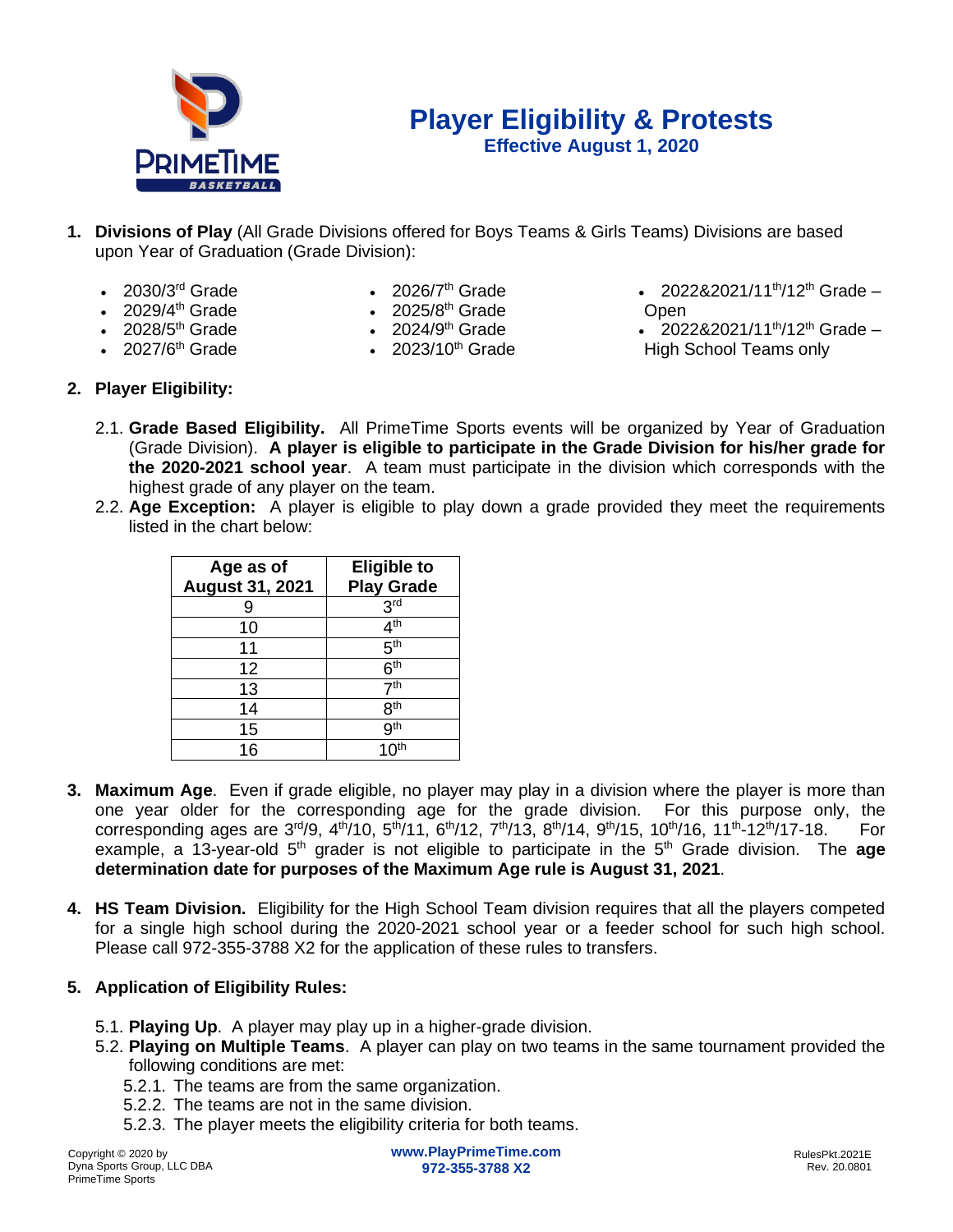

- 5.2.4. Once bracket play begins, the player must have played in at least one pool play game in the division in order to compete in that division's bracket play. A player who has not played in a pool play game is not permitted to compete in bracket play.
- 5.3. **Gender Specific Divisions.** Players are only allowed to play in a division for the player's gender (**for example**, **a girl player cannot play on a team participating in a boy's division).** The *Transgender Athlete Participation Policy* for PrimeTime Sports Events can be found at [https://www.playprimetime.com/transgender-athlete-participation-policy/.](https://www.playprimetime.com/transgender-athlete-participation-policy/)
- 5.4. **Signed Waiver & Release.** In addition to the grade eligibility requirements, each player is required to have a parent/guardian signed Release/Waiver on file with PrimeTime Sports. PrimeTime Sports can suspend participation privileges for any player without a signed Release/Waiver.

#### **6. Proof of Player Eligibility**

- 6.1. **Team Responsibility. Proof of player eligibility is the responsibility of the team manager or coach**. PrimeTime Sports will not check eligibility prior to events. However, a coach **must be able to document grade and age eligibility** in the event of a challenge by another team or if requested by PrimeTime Sports prior to or any time during an event.
- 6.2. **Documentation Required for Eligibility**. As a condition of participation, **each team is required to have grade and age documentation available for each player for review at any time during an event.** Proof of grade and age must be available for review by PrimeTime Sports representatives at all events. Failure to have such information available at the event may result in player ineligibility, game forfeiture, and/or team removal from the event.
- 6.3. **Acceptable Forms of Documentation**. Acceptable proofs of age include clean photocopies of birth certificate, adoption papers, immigration papers, school documentation which reflects DOB, current driver's license, and current passport. Acceptable proofs of grade include a clean copy of any report card of the current or immediately preceding school year, progress report for current school year, or current school ID. Digital documentation may be acceptable subject to review by PrimeTime Sports representatives.

#### **7. Player Eligibility Protest Procedure:**

- **7.1. Scope.** The following Player Eligibility Protest procedure applies to all PrimeTime Sports events.
- **7.2. Who Can Protest:** Player Eligibility Protests can be submitted only by a coach or manager of a team participating in the same division as the team with the player(s) whose eligibility is being challenged. For a team to submit a Protest, the team must demonstrate to the Site Director that the protesting team has eligibility documentation for its players available for review by the Site Director. A team is NOT allowed to protest the eligibility of a player from another team without having the eligibility documentation for its players.

#### **7.3. What Can Be Protested**:

- 7.3.1. Player is not grade eligible or within the Age Exception of Section 2.2
- 7.3.2. Player is beyond age maximum
- 7.3.3. Player is not in compliance with Multiple Team rules of Section 5.2.

#### **7.4. When Can Protest Be Made:**

7.4.1. **Pre-Game Protest**: A protest of player eligibility may be made at any time **prior to a game.**  Any Pre-Game Protest should be submitted as soon as possible so that it may be considered in a timely manner.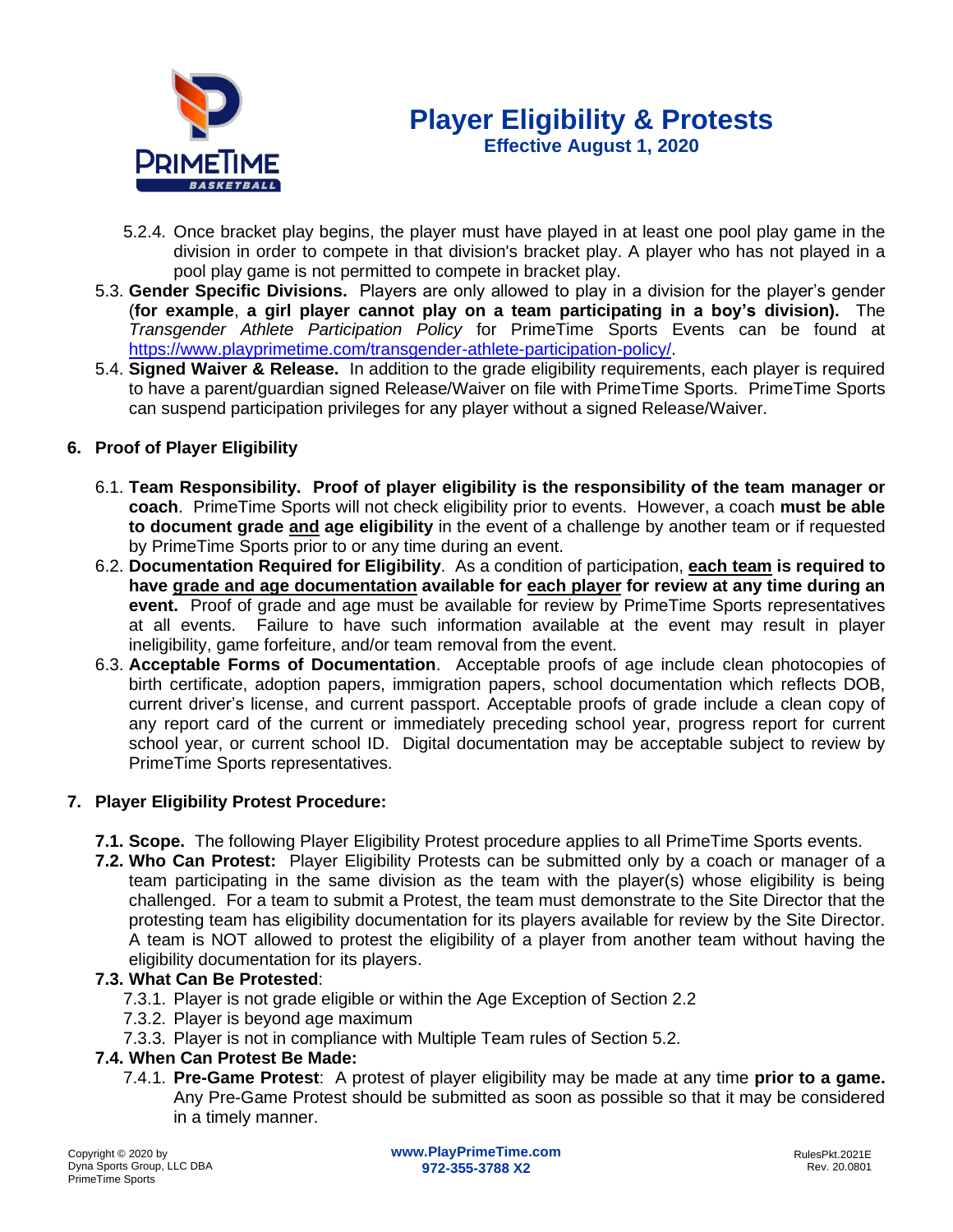

### **Player Eligibility & Protests Effective August 1, 2020**

- 7.4.2. **Post-Game Protest**: Any post-game protest of player eligibility must be made **within 30 minutes of the conclusion of a game** between the protesting team and the team with the player(s) whose eligibility is being challenged.
- 7.4.3. **Protest Limited.** No other player eligibility protests will be considered. A team is deemed to waive any opportunity to protest any player's eligibility not within these protest periods.
- 7.4.4. **How to File Protest:** All protests must be in writing on an official *Protest Form* and accompanied by the Protest Fee of \$50 cash for each player challenged. The Protest Fee is refundable only if the matter is ruled in the favor of the protesting party. If the Protest is not upheld, the Protest Fee is forfeited. All forfeited protest fees will be applied to charitable activities of PrimeTime Sports which include support of youth sports teams and activities.
- **7.5. Protest Upheld**: If a player is ruled ineligible, the player will be prohibited from participating in remaining games of the event. If a Post-Game Protest is upheld, that game will be forfeited by the team with the ineligible player. No prior games will be forfeited as teams participating in prior games will have waived their protest opportunity by failing to timely submit an Eligibility Protest. The team will be allowed to continue to participate in the event without the ineligible player(s). The Protest Fee will be refunded to the protesting team for each protest upheld.
- **7.6. Protest Denied:** If the Player Eligibility Protest is denied, the Protest Fee is forfeited.
- **7.7. Player Reinstatement.** If a player is ruled ineligible for the sole reason that the team did not have any eligibility documentation for the player, the player can subsequently be ruled eligible if such documentation is later provided. The reinstatement is for competition subsequent to the documentation being provided and no prior action will be modified or set aside.
- **7.8. Ruling Binding. Any Player Eligibility Protest ruling made by PrimeTime Sports is binding upon all coaches, players, and attendees of the event. There is NO appeal of any upholding or denial of a Player Eligibility Protest.**

**PrimeTime Sports shall apply the Player Eligibility Rules in such manner as PrimeTime Sports and its Site Directors deem appropriate to uphold not only the letter but the spirit of such rules. PrimeTime Sports will impose such additional sanctions, suspensions, or other corrective action it deems appropriate under the facts and circumstances of noncompliance with the player eligibility rules. All coaches, players, and attendees shall be bound by any such application of the rules and corrective action imposed by PrimeTime Sports.**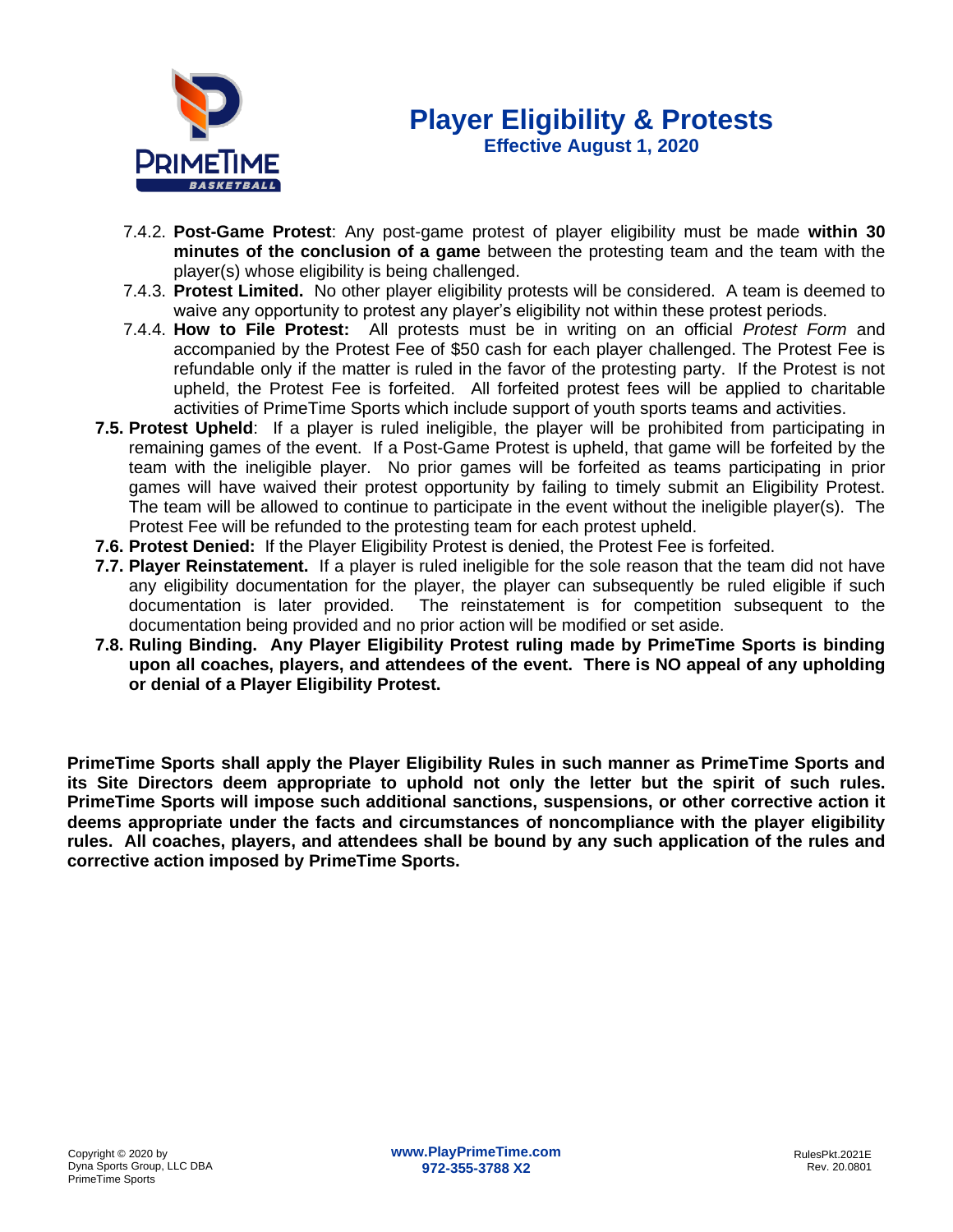# **Game Forfeit Policy**



- **1. General.** Teams participating in an event expect their opponent to be as diligent and conscientious as their team in being on time and prepared to participate in ALL scheduled games. Tournament play requires games to be played early morning and late evening, which may not always be convenient for the participating teams, but that is the nature of tournament play nonetheless. One of the most disappointing experiences for a team is to have the opponent fail to show for a scheduled game. To minimize the occurrence of forfeited games and to address the matter with the participating teams, PrimeTime Sports has adopted this *Game Forfeit Policy.*
- **2. Team Forfeiting Game.** When a team forfeits a game in any tournament, the following rules apply:
	- 2.1. The team receives a loss for the scheduled game.
	- 2.2. A team forfeiting any game is still expected to play any and all subsequently scheduled games.
	- 2.3. The team forfeits any team or individual awards given for participation in the forfeited game.
	- 2.4. **When a team forfeits a game, it will be required to pay a** *Forfeit Penalty* **of \$50.00 per forfeited game.** The Forfeit Penalty is due prior to the team's entry in any subsequent PrimeTime Sports tournament. In the event of a subsequent forfeit by the team during the current competitive year (August 1, 2020 to July 31, 2021), an additional Forfeit Penalty of \$100 per forfeited game will be assessed. Any team forfeiting a game in 3 or more events will not be eligible to participate in any future PrimeTime Sports events for a period of not less than six (6) months and may participate thereafter only upon such terms and conditions as may be required by PrimeTime Sports.
	- 2.5. A game called by a game official or Site Director due to the misconduct of a player, coach or fan shall be deemed a game forfeit by such team for purposes of the Forfeit Penalty.
- **3. Team Having Game Forfeited.** Most game forfeits are beyond the control of PrimeTime Sports. Since gym rental and officials must still be paid in the event of a game forfeit, most tournament operators do not offer any refund or credit in the event of a forfeit. Because of our *commitment to competitive excellence*, PrimeTime Sports gives the team having a game forfeited a Forfeit Credit of \$50 for each forfeited game, which can be applied toward the entry fee of a future PrimeTime Sports tournament, EXCLUDING the PrimeTime Sports National Basketball Championship.
- **4. Forfeit Credit Expiration**. All Forfeit Credits **expire on August 1, 2021** and cannot be rolled over to a subsequent competitive year.

The Forfeit Policy rules may be modified or waived by PrimeTime Sports in the event of extenuating circumstances. Factors considered will include communications from the teams as to their unavailability to play the scheduled game, the timing of such communications, the circumstances causing the forfeit, and such other considerations deemed relevant by PrimeTime Sports. Any decision by PrimeTime Sports as to the application of the Forfeit Rules shall be binding upon all teams and participants.